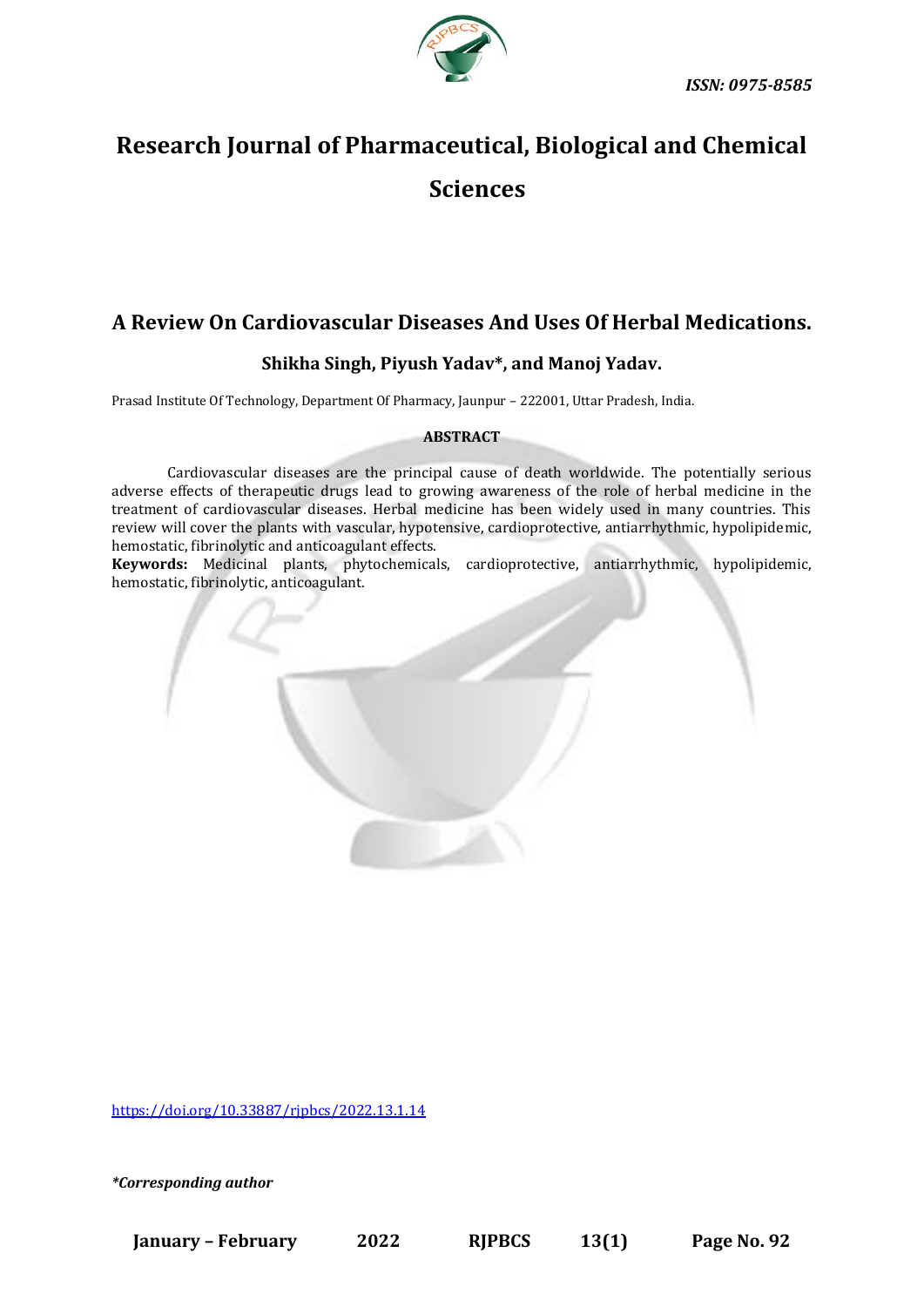

# **INTRODUCTION**

According to the World Health Organization, the burden of chronic diseases, including coronary heart disease (CHD), cancers, diabetes and obesity contributed 59% of the 56.5 million deaths reported worldwide in 2001. With CHD ranking number one as the main contributor to morbidity and mortality worldwide, there is a significant interest in identifying plants that have cardioprotectant and cardiotonic activity, as well as the phytochemicals responsible for these activities.

Cardiovascular diseases, mainly including atherosclerosis, hypertension, cardiac hypertrophy, myocardial infarction and heart failure, are the principal cause of death worldwide. The increasing number of patients around the world suffering from CVDs indicates the need for innovative strategies for more effective prevention and treatment.

# **Coronary Heart Disease**

Coronary heart disease includes all diseases of the circulatory system including acute myocardial infarction, ischemic heart disease, valvular heart disease, peripheral vascular disease, arrhythmias and stroke. While the dietary association with CHD is clearly important, several genes and variants have been associated with increased CHD risk, including some encoding components for the renin angiotensin system, and mutations in the genes encoding the hepatic low-density lipoprotein LDL receptor protein, apolipoprotein E, lipoprotein lipase and interleukin-6 and leptin. Thus, future food and medicinal plant research should focus on the assessment of how phytochemical constituents interact or regulate the expression of these genes [3].

#### **Atherosclerosis**

Atherosclerosis, one of the primary causes of CVDs is a vascular disease that occurs at susceptible sites in major arteries. It is an inflammatory process and ultimately causes stenosis or thrombosis with potentially lethal distal ischemia. The main elements involved in the complex pathogenesis of atherosclerosis include hyperlipidemia, endothelial injury, LDL subendothelial retention and oxidation, monocyte migration and activation, VSMC migration and proliferation, foam cell formation, apoptosis and efferocytosis and unresolved inflammation. Among them, dyslipidemia is the primary independent risk factors, which is characterized by elevated level of total cholesterol (TC), triglyceride (TG), LDL-C and by lowered level of high-density lipoprotein cholesterol (HDL-C) in serum [1-3].

# **Oxidative Stress**

Many data have demonstrated that ROS production by myocardial endothelial mitochondria contributes to heart disease and oxidative stress with in ventricular myocytes canal so be detrimental to the heart. Infact, much of the contractile dysfunction and adverse myocardial remodeling, which has been observed in a wide range of cardio myopathies, involves oxidative stress and Enos uncoupling leading to a decrease in NO. There are a series of targets at which herbal medicine act to improve myocardial endothelial function by attenuation of oxidative stress [5].

# **Cardiomyocytes**

Alleviation of Cardiac Hypertrophy Pathological cardiac hypertrophy induced by increased sympathetic drive can subsequently lead to congestive heart failure, which represents the major cause of morbidity and mortality worldwide. Astragalus polysaccharide is an active compound extracted from Chinese herb Astragalus membraneaceus for "Qi-invigorating."Inthe in vitro cardiac hypertrophic model induced by isoprenaline, Astragalus polysaccharide treatment inhibited significant increases in cell surface area, total protein content, protein synthesis as well as the expression of hypertrophic markers, including ANP and B-type natriuretic peptide. Inaddition, Astragalus polysaccharide pre treatment not only alleviated the augmentation of intracellular free calcium during cardiac hypertrophy but also up regulated expression of calcineurin, translocation of nuclear factor of activated Tcells, cytoplasmic into nucleus and activation of Calmodulin kinase II.

**January – February 2022 RJPBCS 13(1) Page No. 93**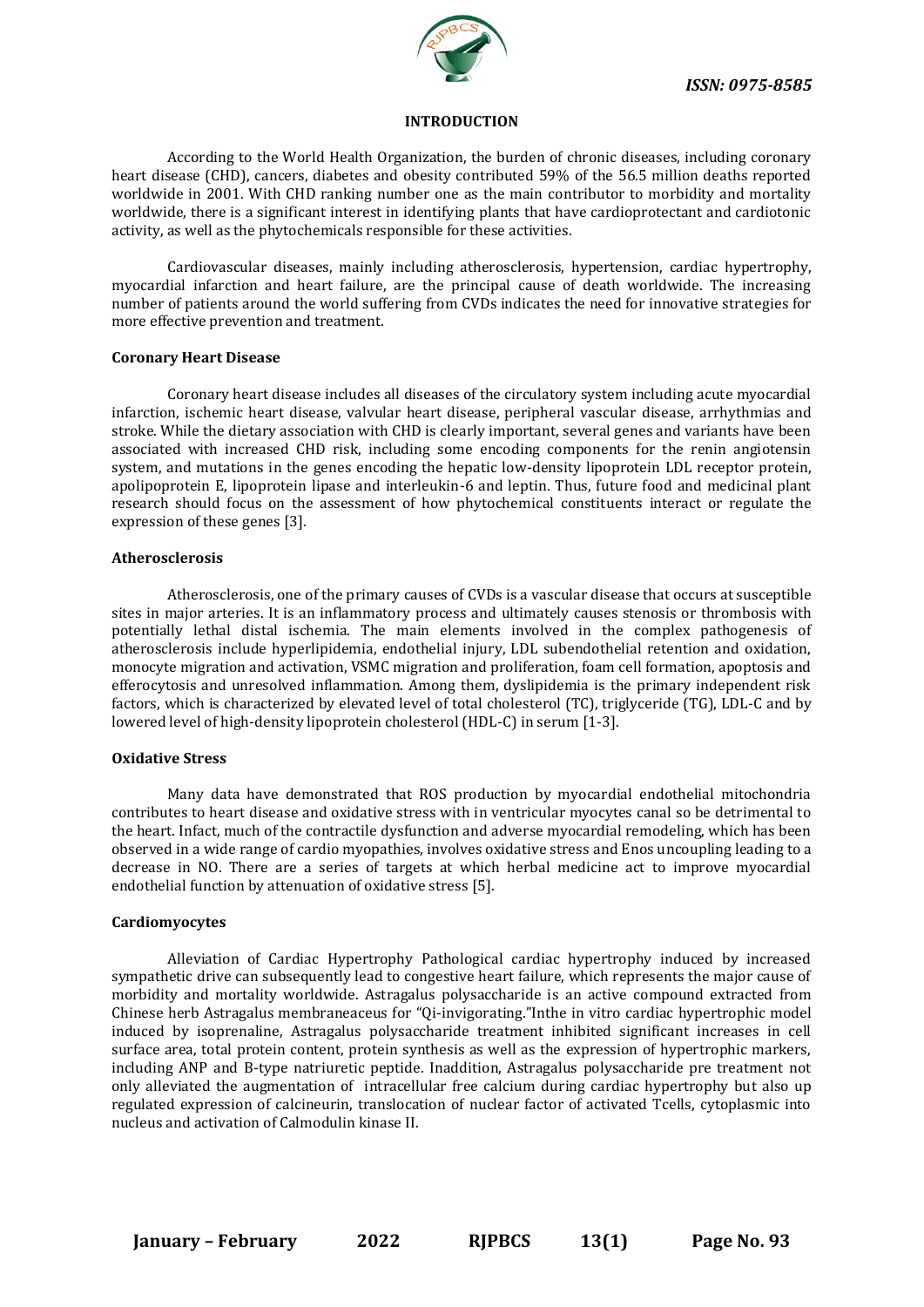

#### **Treatment Of Cardiac Problems With Herbal Plant Parts**

Chinese herbal formula SiniTang/decoction (*Aconitumcarmichaelii, Zingiber officinale, Glycyrrhiz auralensis* or *Cinnamomum cassia*) was reported to improve cardiac function (ejection fraction and fractional shortening) after myocardial infarction in rats.



# **Ginseng**

Ginseng is an anciently cultivated plant (2000 years ago) partly due to its ritual use. Ginseng use in traditional medicine goes back to 20 centuries ago, but its use in Western medicine dates back to the early 20th century by two British physicians F. Porter Smith and G.A. Stuart who were exploring Chinese herbal remedies at the time Ginseng habitats include Asian countries such as Korea, China, Japan and Vietnam, and North American countries, mainly Canada and the United States. Korean red ginseng, Chinese ginseng (Panax notoginseng Burkill; F.H.Chen.), American ginseng (Panax quinquefolium L.) and Japanese ginseng (Panax japonicas C.A. Mey.) represent the most commonly used ginsengs7.

#### *Allium sativum*

Garlic (*Allium sativum*, Liliaceae), also known as "the spice of life", was one of the earliest documented examples of a food plant also used for the prevention and treatment of disease. The plant is a perennial, erect bulbous herb, with the bulb, giving rise to a number of narrow, keeled, grass-like leaves above ground. The medical history of garlic dates back at least 4000 years, where its medical uses were described in the ancient Chinese, Indian and Sumerian literature. Discorides, a Roman physician, recommended garlic to clean the arteries, and Hippocrates (460-370 BC), the father of modern medicine, was known to prescribe garlic for a wide variety of ailments. Garlic has been used as a food and medicine for thousands of years, and more recently has been the focus of numerous clinical studies, primarily for its cardiovascular benefits.

Garlic contains a number of disulfide and trisulfide organosulfur compounds that appear to be the active constituents. More than 35 randomized trials have been reported in which the effects of garlic on cardiovascular endpoints have been examined. Overall, there is evidence from randomized controlled trials (RCT) in adults that use of garlic preparations can lead to a small but statistically significant reduction in total cholesterol levels as compared with controls.

#### *Allium cepa*

Raw onions and the essential oil both are increased fibrinolysis in rabbits and humans. An increase in coagulation time was also observed in rabbits. *Allium cepa* inhibited platelet aggregation *in vitro* and *in vivo*. An aqueous extract of *Allium cepa* inhibited diphosphate, epinephrine, arachidonic acid, adenosine and collagen induced platelet aggregation *in vitro*. Essential oil, a butanol and chloroform